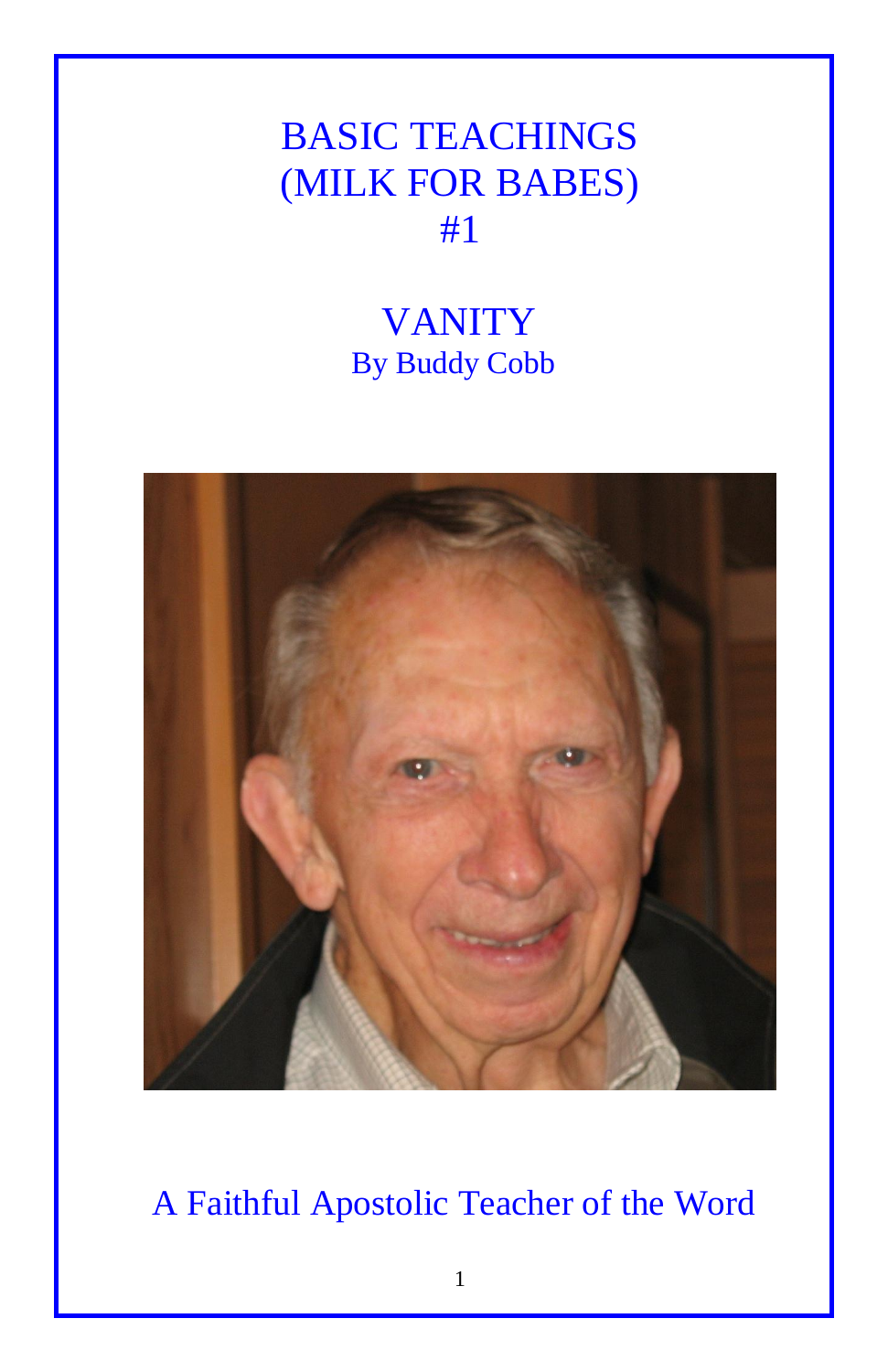## **#1. VANITY by Buddy Cobb**

When we are born into this world, it doesn't take long before we begin to realize that we are in a hostile place. Babies are attacked by disease and often times are mistreated and forsaken by their parents.

There are all kinds of things trying to get a hold of you to bring you into captivity - many voices counseling you, leading you, directing you, trying to take you into all kinds of corruption. Advertisements, radio broadcasts, television programs are all trying to get you hooked on something. We need to recognize and confess that we are strangers and pilgrims on the earth and that this is not our home. This is a temporary dwelling place. We had no control over when we came here, nor do we have control over our time to leave. What is this life all about? What is it for? In the book of Ecclesiastes, Chapter One.

Ecc 1:1 The words of the Preacher, the son of David, king in Jerusalem. 2 Vanity of vanities, saith the Preacher, vanity of vanities; all *is* vanity. 3 What profit hath a man of all his labor which he taketh under the sun? 4 *One* generation passeth away, and *another* generation cometh: but the earth abideth forever. 5 The sun also ariseth, and the sun goeth down, and hasteth to his place where he arose. 6 The wind goeth toward the south, and turneth about unto the north; it whirleth about continually, and the wind returneth again according to his circuits. 7 All the rivers run into the sea; yet the sea *is* not full; unto the place from whence the rivers come, thither they return again. 8 All things *are* full of labor; man cannot utter *it*: the eye is not satisfied with seeing, nor the ear filled with hearing. 9 The thing that hath been, it *is that* which shall be; and that which is done *is* that which shall be done: and *there is* no new *thing* under the sun.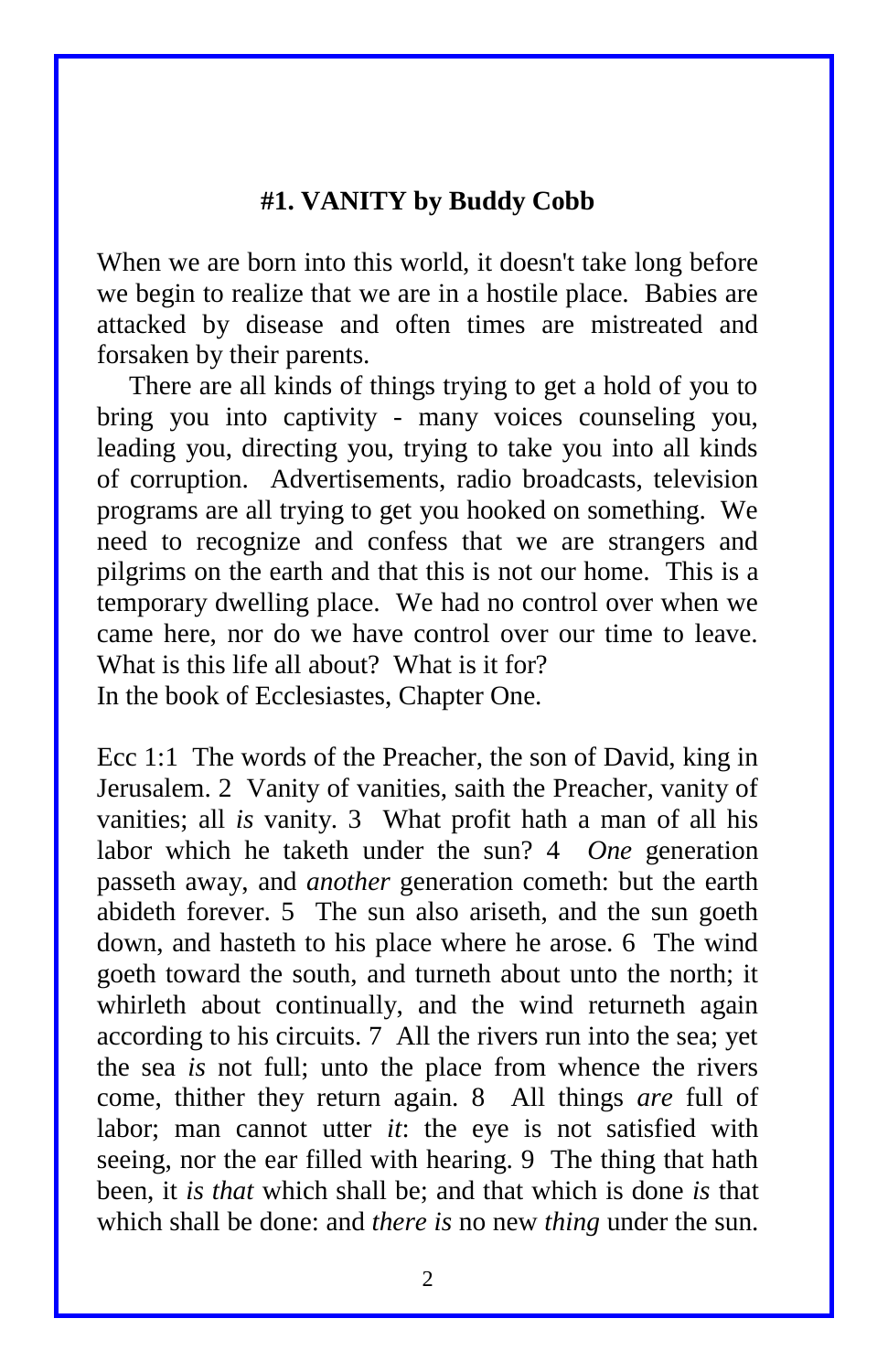10 Is there *any* thing whereof it may be said, See, this *is* new? it hath been already of old time, which was before us. 11 *There is* no remembrance of former *things*; neither shall there be *any* remembrance of *things* that are to come with *those* that shall come after. 12 I the Preacher was king over Israel in Jerusalem. 13 And I gave my heart to seek and search out by wisdom concerning all *things* that are done under heaven: this sore travail hath God given to the sons of man to be exercised therewith. 14 I have seen all the works that are done under the sun; and, behold, all *is* vanity and vexation of spirit.

We see that Solomon in all of his wisdom, though he was king over Israel and had the blessing of wisdom given to him by God, came to the conclusion that all, in this life, is vanity and vexation of spirit. Do you know why he came to this conclusion? Notice the term he uses in verse fourteen "all the works that are done under the sun" s-u-n. He goes on in chapter two speaking about the same thing in verse eleven.

11. Then I looked on all the works that my hands had wrought, and on the labour that I had laboured to do: and, behold, all was vanity and vexation of spirit, and there was no profit under the sun.

Why would Solomon come to such a conclusion? The term "under the sun" puts it in the realm of the natural or the temporal?

There are two basic realms the Bible would have us to consider. One is the natural - the temporal - the now. The other is the spiritual - the eternal - the life to come. (l Tim.4:8) Now, what is the characteristic of that which is natural? It is temporal, limited, it has a beginning time and an end. (Ecc. 3:2) How about the eternal? It is spiritual and it has no beginning and no ending. No matter how much you learn, no matter how much good you accomplish, no matter how great you are, if you have a beginning and an end, what is your conclusion? All is vanity. Since there is coming the time when you and everything that you have is going to pass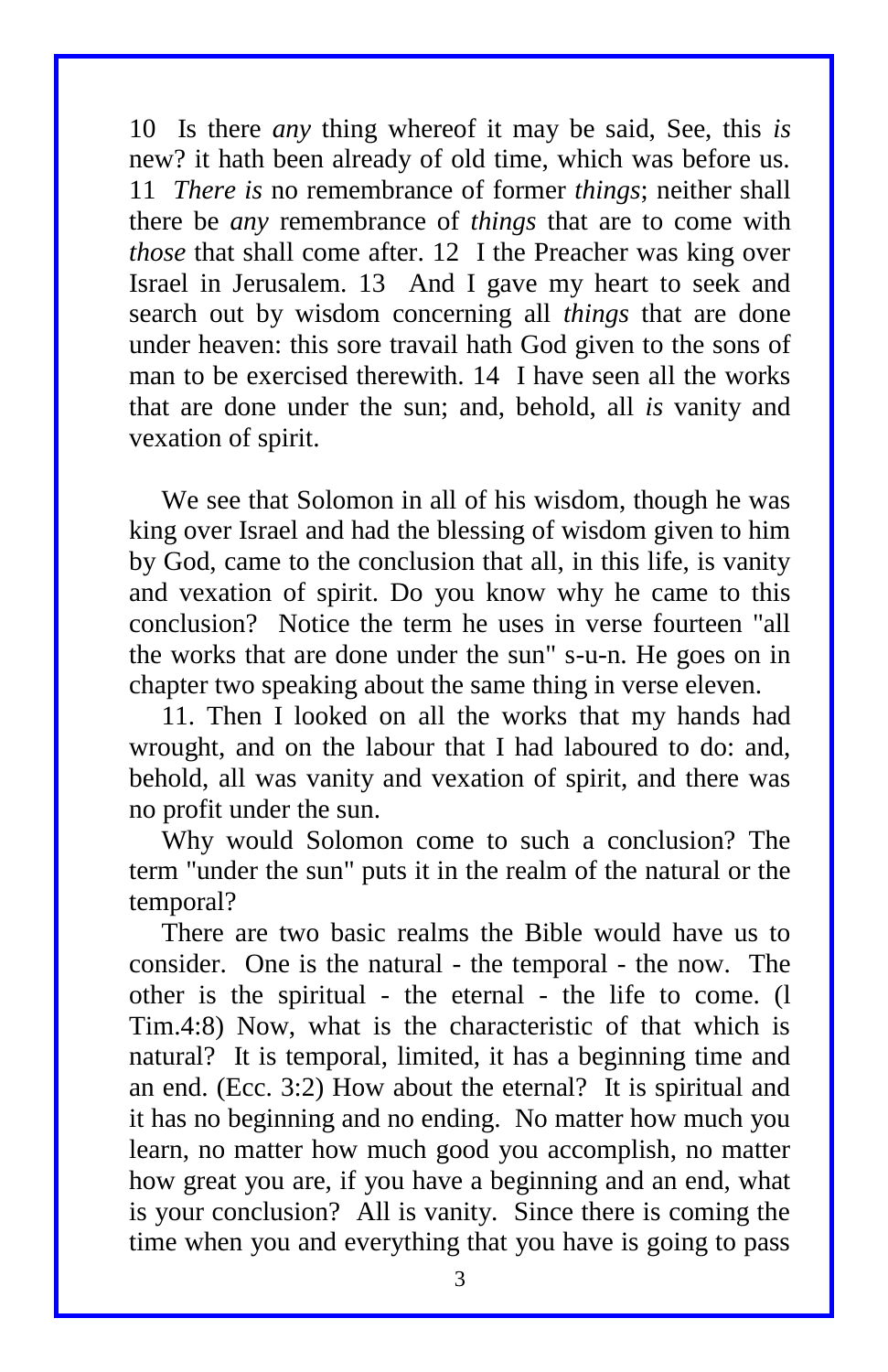away, then your life is like a vapor (Js. 4:14) or like a smoke. You come, people can see your presence for a while, and then suddenly you are gone. What profit is there? You invest everything-your life, your time, your talents. You may even accomplish a certain amount. You might get the whole world under your control while you are here. We have had kings in history and civilizations where this has happened. Men have come to greatness of power, but because they were temporal, created beings, when they approached their end and could see that there it was, right there in front of them, they knew they were about to depart into a place where there would be no more remembrance of them or what they had accomplished. (see Ecc. 2:11-19) The Bible teaches us (Isa. 65:17, Rev. 21:1) that there is coming the time when the former things will pass away and be remembered no more.

 Included in God's purpose and plan is a provision to keep natural man from finding out what God is doing. It says in Ecc. 3:1 1 that He has set the world in man's heart, so that no man can find out the work that God makes from the beginning to the end. Now, with the world in his heart, which way will man go? Is it not the way of the world? Matthew 6:21 reveals to us that where your treasure is, there will your heart be also. You see, as long as that is your condition (your heart and treasures in the world) there is no way for you to find out what God is doing. You won't understand why you're here, you won't understand the purpose of it all, you'll think that it is to gain some advantage for yourself. But, as you continue in this life, you will, like Solomon, realize that no matter how much you have gained, it is all vanity and vexation of spirit. This is the conclusion God would have us reach so that we may know that our way, as contrasted with His way, is vanity.

 In Ecc. 3:10, Soloman speaks of the travail in which God exercised the sons of men. Why does He give it to the sons of men? Is there a difference between the sons of men and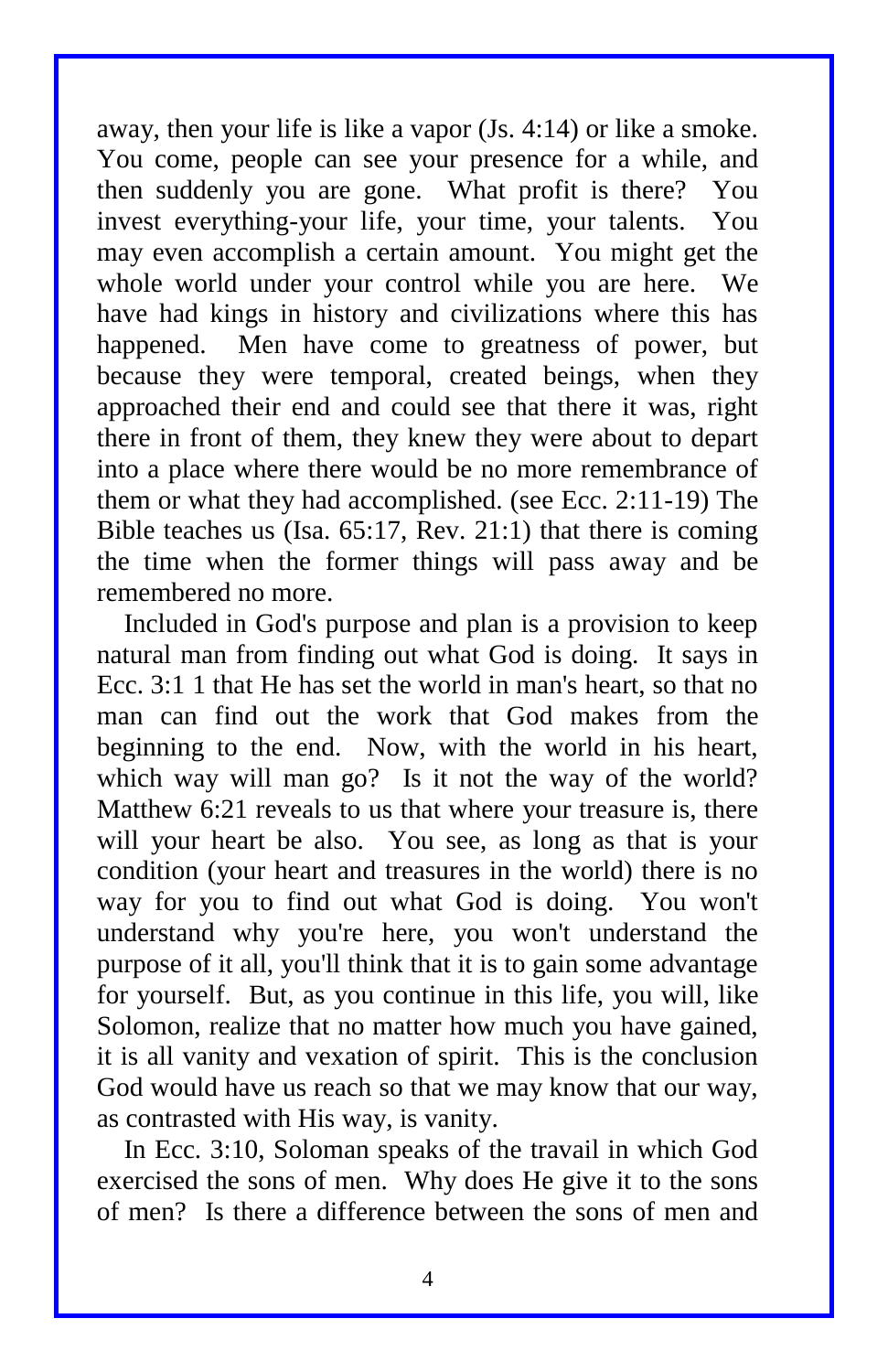the sons of God? Romans 9:8 says that those of the flesh are not the children of God. In 1 Cor. 15:45, 46, we read,

45. And so it is written, The first man Adam was made a living soul; the last Adam was made a quickening spirit. 46. Howbeit that was not first which is spiritual, but that which is natural, and afterward that which is spiritual.

Jesus speaking to Nicodemus in John 3:6 said, That which is born of the flesh is flesh; and that which is born of the Spirit is spirit.

Let us realize the difference . . . as long as we are in the natural we are limited sons of men until we do what John 1: 12, 13 tells:

12. But as many as received him, to them gave he power to become the sons of God, even to them that believe on his name: 13. Which were born, not of blood, nor of the will of the flesh, nor of the will of man, but of God.

Until we have been Born of God, we are not the sons of God, but the sons of men. God has put the sons of men, natural men, in an environment and a situation where he can discover the futility of life apart from God.

 These two scriptures in Jeremiah and Proverbs give us the understanding that the problem with natural man is internal and not external and that God himself is responsible for it. Jer. 10:23 says:

23. O Lord, I know that the way of man is not in himself; it is not in man that walketh to direct his steps.

Proverbs 20:24 tells us: Man's goings are of the Lord; how can a man then understand his own way?

God ordains it to be this way for a purpose. God has not put it in man to be able to direct his own way in a way that will profit him, for no matter how much we gain for ourselves, we still loose it all at the end. (See Mark 8:36, Proverbs 13:7, 1 Timothy 6:7) It is all vanity and vexation of spirit as long as we are under the sun."

 This term "under the sun" is repeated many times in the Book of Ecclesiastes to draw our attention to the source of natural man's light or understanding. There are several kinds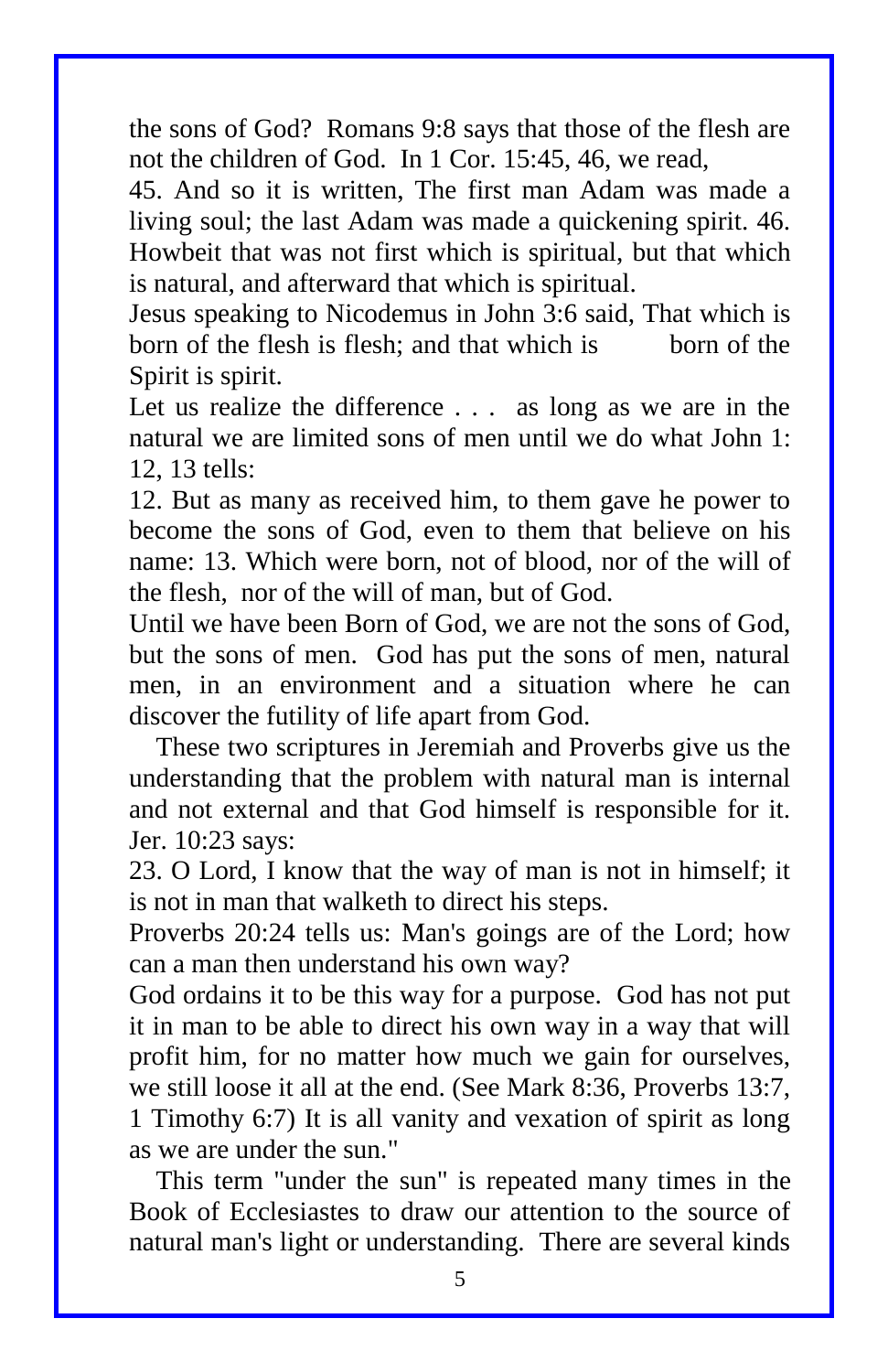of light the Bible speaks of. Consider Matthew 6:23 compared with John 1:9. Matthew 6:23 says: But if thine eye be evil, thy whole body shall be full of darkness. If therefore the light that is in thee be darkness, how great is that darkness!

John 1:9 says: That (Jesus) was the true Light, which lighteth every man that cometh into the world. There is a false light which is darkness, and there is the true light. Until we receive Him who is the true light and have Him abiding in us (John 14:20, 15:4,5) we are under the influence of the false.

Eph. 2:2, 3, Eph. 4:17, 18) In I Cor. 1: 19, 20, Paul calls the false light the wisdom of this world and he tells us that God has made it foolishness. In I Cor. 1:21, he says that by the wisdom of the world, the world has never known God. 2 Cor. 2:6 tells us that the wisdom of this world comes to naught. I Cor. 1: 19 refers to the wisdom of the wise and the understanding of the prudent. 'We recognize similar terms in Isaiah 5:20, 2 1: Woe unto them that call evil good, and good evil; that put darkness for light, and light for darkness; that put bitter for sweet, and sweet for bitter! 21. Woe unto them that are wise in their own eyes, and prudent in their own sight!

The wise and prudent in Isaiah 5 are mentioned by Jesus in Matthew 11: 2 5 when He says: 1 thank thee, 0 Father, Lord of heaven, and earth, because thou hast hid these things from the wise and prudent, and hast revealed them unto babes.

We see then that the truth of God (the true light) is hid from the wise and prudent, but revealed unto the babes. Until we have been born again, and realize that we are babes in the sight of God, knowing nothing as we ought to know it, but needing to be taught of God (John 6:45), and do as Peter instructs in l Peter 2:1, 2, as newborn babes desiring the sincere milk of the Word, that we may grow thereby, we shall continue to abide in the false light which is darkness and not light. No matter how much we accomplish by that false light, it will come to naught and prove to be vanity… our deeds will be evil by God's standards, and not good. We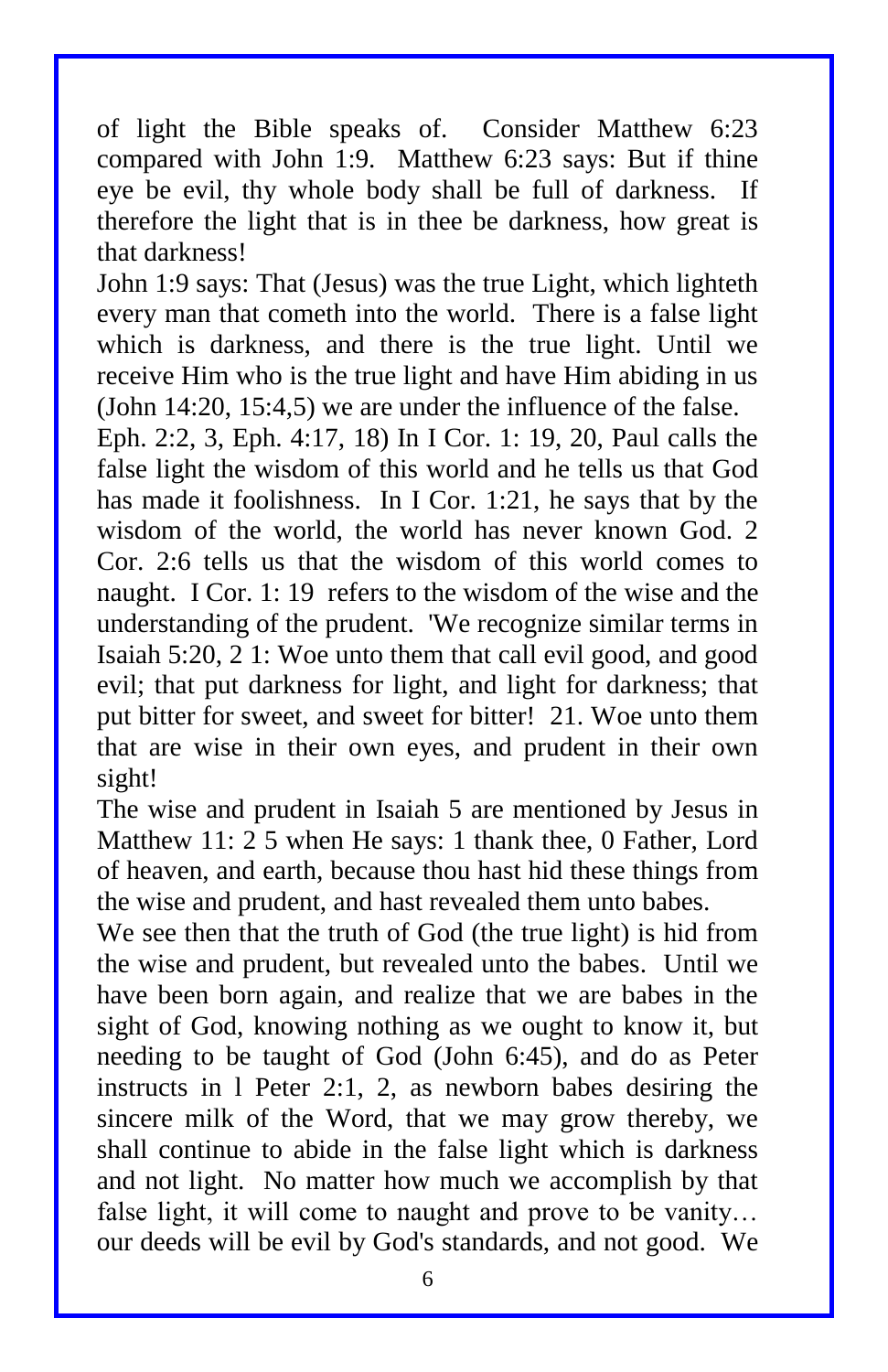will be wise in our own eyes and prudent in our own sight, but fools in the sight of God, and it is God who is the judge of all, as it tells us in Hebrews 12:23. Let us develop the strange truth that we find in Romans 8:20: For the creature was made subject to vanity, not willingly, but by reason of him who hath subjected the same in hope

Why has God made us, this creature, subject to vanity? God certainly had a definite reason for doing it that way. We read that God made us subject to this vain way of living, not by willingness on our part, but by His reasoning, who (He) subjected us in hope. Consequently, we come forth in this natural life with the world in our hearts. In that condition we walk according to the course of this world (Eph. 2:23), without Christ, being aliens from the commonwealth of Israel, etc. (Eph. 2:12) Now, as long as we are going the way of the world our life is directed along the course of the world. We cannot discover what God is doing. In other words, we cannot, while being in the way the world teaches, come to the knowledge of God. We are abiding only under the light of the sun. We are only subject to natural light or understanding, by which we cannot receive or know the things of God (1 Cor. 2:14)

 1 John 2:15, 16, 17 sums up for us what our attitude should be concerning the world, what is in the world and where it is going. 15. Love not the world, neither the things that are in the world, If any man love the world, the love of the Father is not in him. 16. For all that is in the world, the lust of the flesh, and the lust of the eyes, and the pride of life, is not of the Father, but is of the world. 17. And the world passeth away, and the lust thereof; but he that doeth the will of God abideth for ever.

Since we are not to love the world -and there is no profit in going the way the world teaches, we need to be saved from the course that can only lead us to destruction. It is vanity! But, our hope is kindled in verse 17 where we read in contrast that "he that doeth the will of God abideth for ever". We have to be delivered from the way we are going through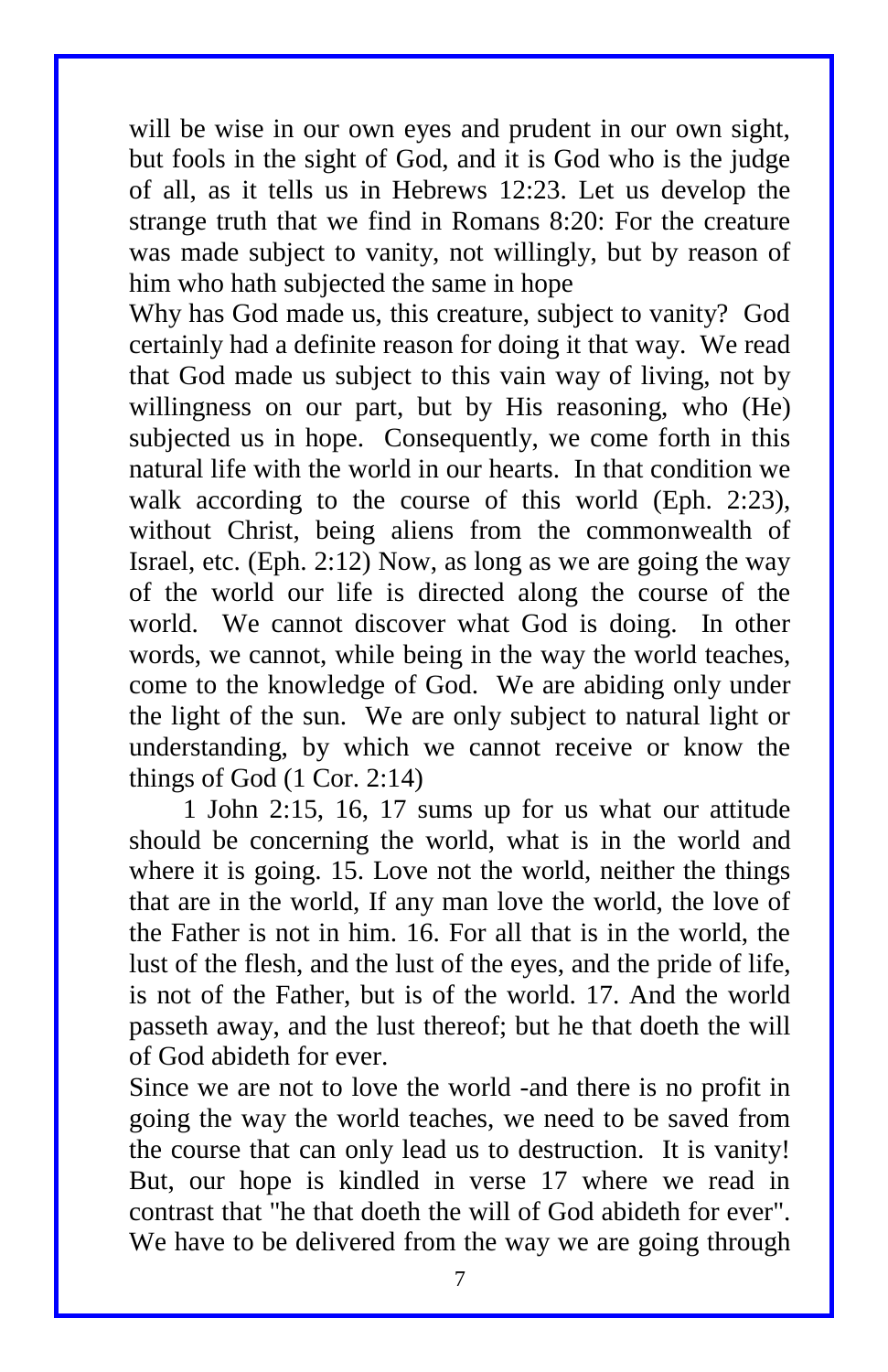this life if we are going to end up in a certain place . . . eternal life.

We cannot wander aimlessly, allowing our attitudes and our desires and the lusts of our flesh to lead our course. It is paramount that we remember that we are sojourning through here.

Look at I Peter 1: 13 Wherefore gird up the loins of your mind, be sober, and hope to the end for the grace that is to be brought unto you at the revelation of Jesus Christ; 14. As obedient children, not fashioning yourselves according to the former lusts in your ignorance: 15. But as he which hath called you is holy, so be ye holy in all manner of conversation; 16. Because it is written, Be ye holy; for I am holy. 17. And if ye call on the Father, who without respect of persons judgeth according to every man's work, pass the time of your sojourning here in fear; 18. Forasmuch as ye know that ye were not redeemed with corruptible things, as silver and gold, from your vain conversation received by tradition from your fathers:

19. But with the precious blood of Christ, as of a lamb without blemish and without spot.

Now, when Peter speaks of our vain conversation, he is referring to our vain way of living. Therefore, what were you redeemed from? Vanity. Way back there, Solomon did not know about this condition, the redemption information was not available to him. It was not opened up or revealed to him. In I Peter I : 10, Peter related how the prophets of old inquired of and sought diligently for this salvation, and though they prophesied of that which should come, they did not understand nor did they know the time or unto whom they were applicable. So, we discover that God has given unto us the understanding that these things are applicable now to us and that they are spoken concerning us. Therefore, we are admonished to gird up the loins of our minds and to be sober and hope unto the end for the grace that is to be brought unto us.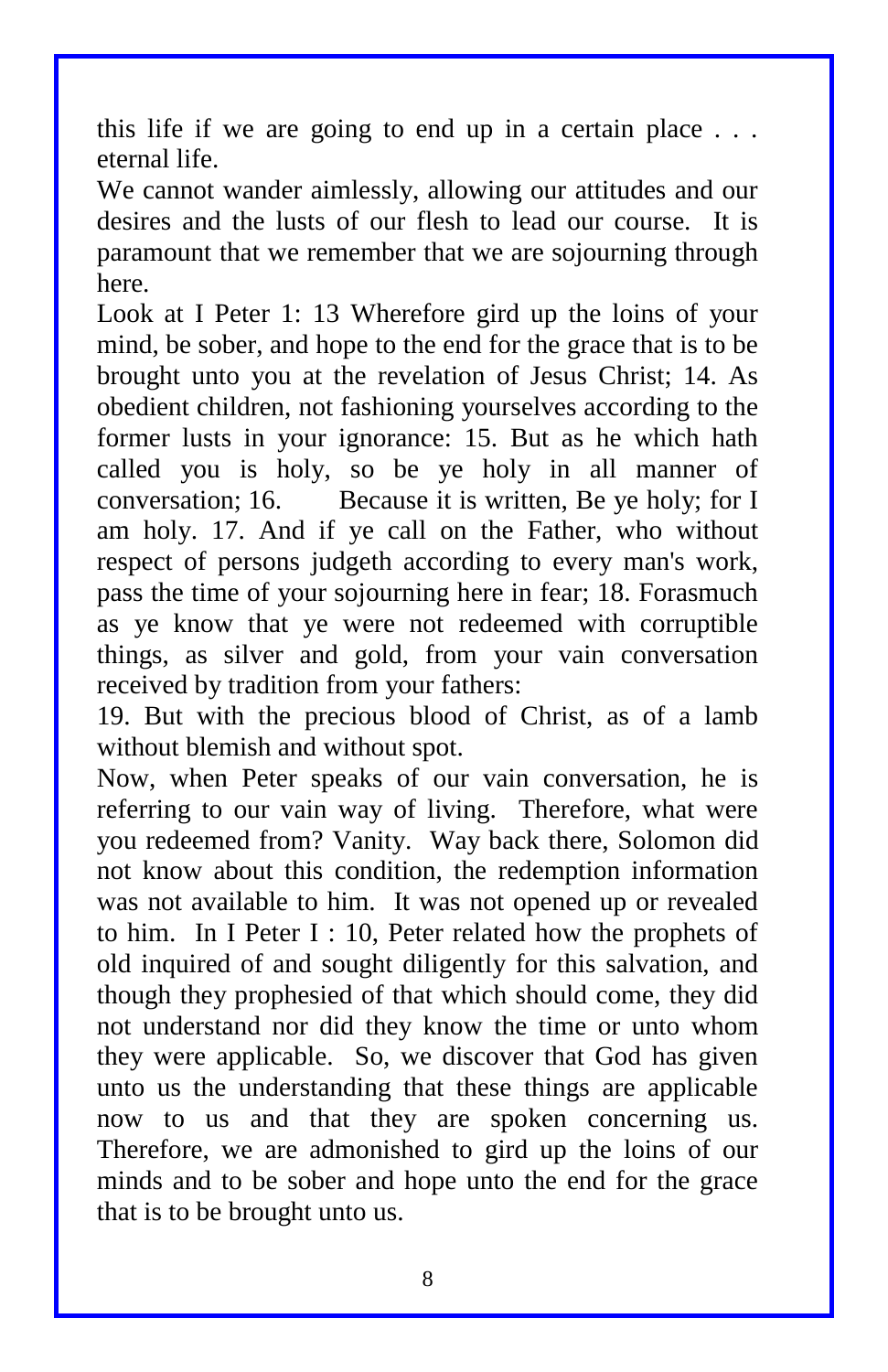As Peter continues, he speaks of our being redeemed. From what are we redeemed? Our vain way of living. What makes this life vanity? What is the vanity he is talking about that you have been redeemed from? He is speaking of the vanity of our own way. He says that in times past we were fashioning ourselves according to our own desires and lusts. Let us consider the motivating factors in our lives, their source and influence. Who do these factors have us serving? Don't we go around with our course determined by what I want for self next? Our considerations are for the great ambitions and desires that we have for self. But, God has set us in an environment and in circumstances so that one day we are going to wake up to the fact that even if we got everything we wanted, what is it? It is all vanity.

 Jesus died for us that we might be redeemed from this vain way of living. This vain way of living is a death ... the dead living. Why? Because of what we are living in. The scripture says in 1 Tim. 5:6 that she that liveth in pleasure is dead while she liveth. Yet, we find it pretty comfortable living in this death--this death that consists of the pursuits of our pleasures. (See Isa. 58:13) We worship the creature rather than the Creator (Romans 1:25). We seek the pleasures, and if we succeed in that seeking, then it is doneyou're dead while you live. But, if you will seek living at his right hand (Ps. 16:1 1) what will you discover? Pleasures forevermore! And, by definition, these are not temporary.

 God has a purpose in redeeming us. Jesus had a purpose in dying and shedding his blood for us. He wants to save us from our living a life that ends up in vanity. If you don't let God have control of your life and direct it, that is exactly where it is going to end up. If you let God have and direct your life, will you lose it? Are you going to lose it anyway? That is what the preacher concluded, that all is vanity under the sun, because if you yield to God or if you don't yield to God, what happens? Every moment of the day you are losing your life, either in vanity, or you're losing it and finding it unto life eternal.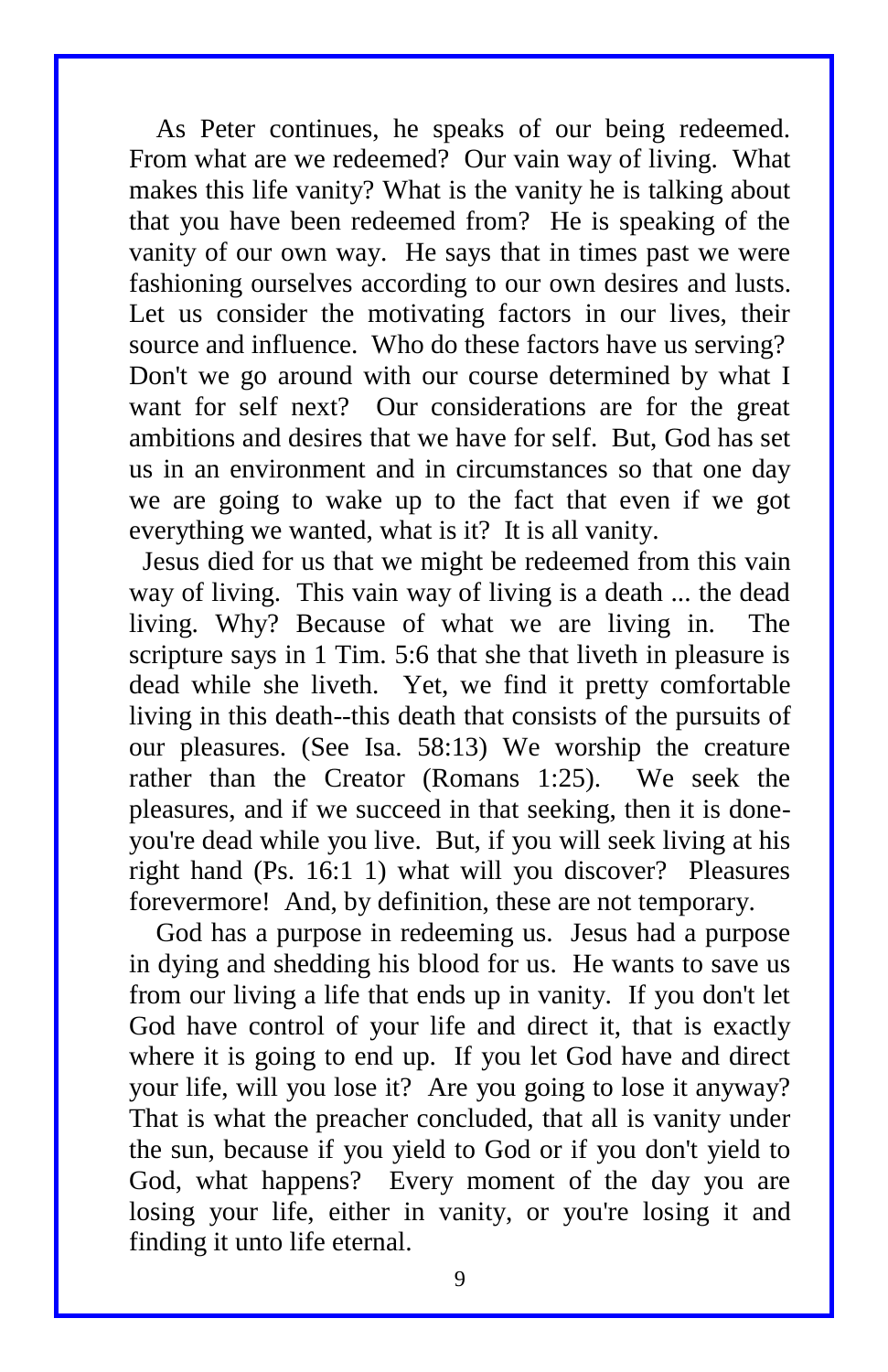What is this life that we have right now? What is this something that I call my life? Our life does not consist of the abundance of our possessions, but our true life is hid with Christ in God (Col. 3:3).

This life is not our life. This is what God is actually asking us to lose (Matt. 16:25,26). This that we call life was never ours to begin with. This life is a temporary thing. You did not ask for it and you cannot keep it. How could you say it is yours? At the moment God requires it, how are you going to hang on to it? If it is not yours, do you have a right to do with it what you want? No. This life is another man's (Lk. 16:12). And yet, how convinced are we that that is true. We still fashion this life according to our former lusts in our ignorance. But, what is God calling us to do?

 The point that we want to see is that God sent His Son to die on the cross so that we might have opened up to us a recovery from the way we were living. We see that Jesus' death on the cross and the shedding of His blood was for our redemption, but we have thought of it in the terms of being our salvation, like He purchased for us our salvation and so now if we accept that redeeming work eventually we'll be saved. But, we've got to come to a more realistic understanding of what God is after and we can come to that understanding l Peter 1:18: Forasmuch as ye know that ye were not redeemed with corruptible things, as silver and gold, from your vain conversation received by tradition from your fathers;

Why does he talk about being redeemed with corruptible things? The value of the corruptible decreased, but there is no way for the value of the blood to decrease. It is able to purchase for you an eternal redemption from the vain way of living that you received from your fathers. We were living in a way that no matter what we did, good, bad, or indifferent, it was vanity. God wants us to enter into the way that will guarantee our life not being in vain. Before yielding to God, if you suffered, you suffered in vain. If you lived in pleasure, you lived in pleasure in vain. Now,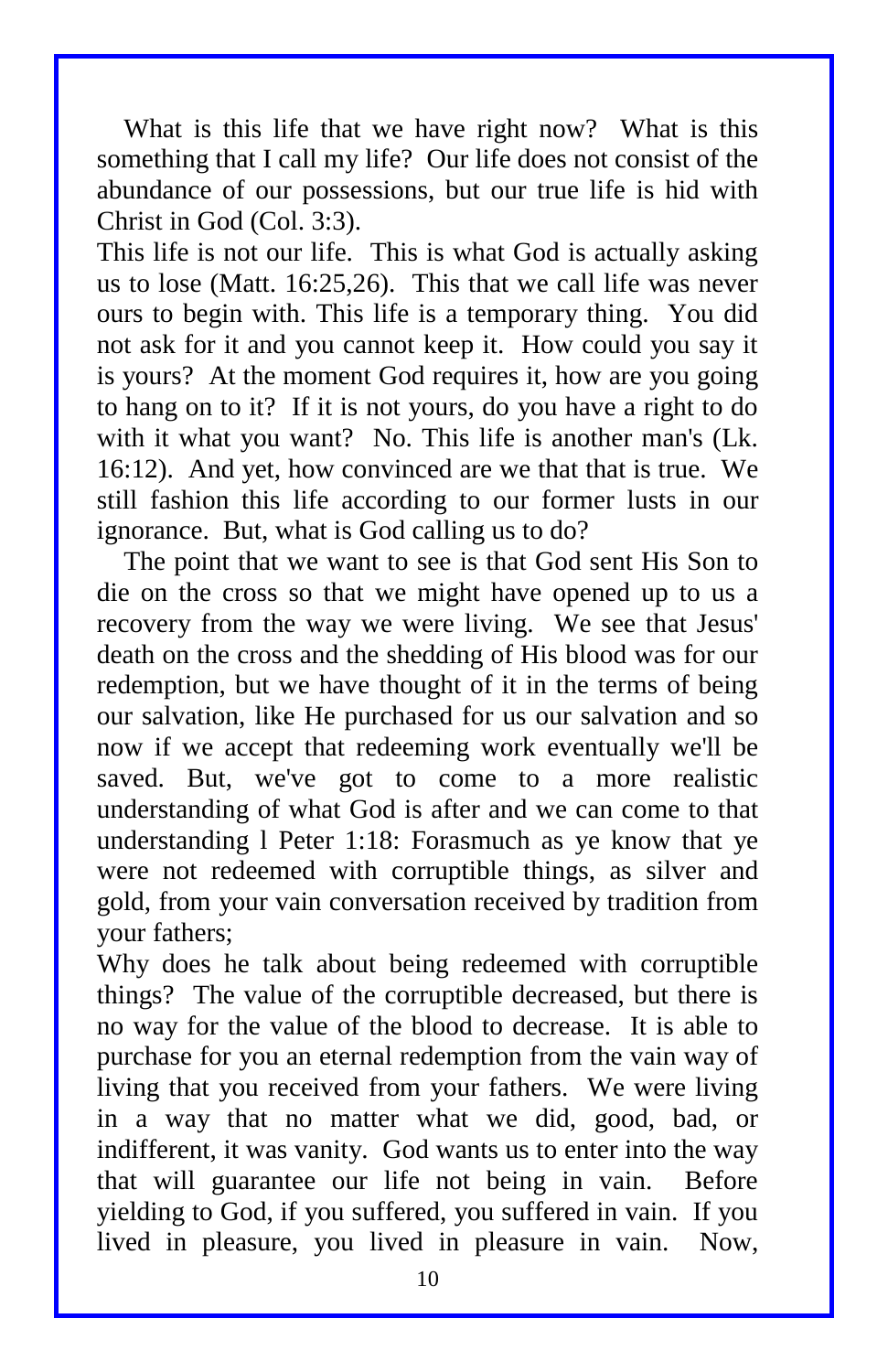whether you are in pleasure or in suffering, as a result of your life being in the hands of the Father, it is no longer in vain. Look at I Peter 4: 1.Forasmuch then as Christ hath suffered for us in the flesh, arm yourselves likewise with the same mind: for he that hath suffered in the flesh hath ceased from sin; 2. That he no longer should live the rest of his time in the flesh to the lusts of men, but to the will of God.

Jesus came and he lived and he suffered in the flesh and he died, but He did it for a purpose. What was the purpose? That you might be saved? Ultimately, yes, that you might be saved, but what is the purpose that he died in the flesh, that is laid out here in I Peter 4:2?

It is that we should no longer live the rest of our time in the flesh to the lusts of men, but to the will of God. This is our time in the flesh, but while we live in the flesh, we are not to walk after the flesh.

(See Romans 8:5-8, 12-13)

 In this redemption process, one thing God wants us to redeem is the time. Why? Because the days are evil. In the evil day, all is vanity. Now, however, we have a way to redeem the time. Are you wasting

time or are you redeeming time? What makes the difference? Well, whose will are you doing? Whose will are you serving? This is what Peter talks about in I Peter 4:2-6. Jesus suffered in the flesh for us on the cross for a purpose, that we should no longer spend the rest of our time in the flesh to the lusts of men, but to the will of God.

When is God our God? He is only our God when we are living unto Him. If we're looking to God to be our Saviour and Redeemer, then when is He going to be that to us? When we are living how? When we are doing His will instead of our pleasure.

 The thing that I have had a burden for is that we all come to see the living truth, the living reality that what God has done for our benefit is to open up a way for us to change the way we are living now, so that our time that is spent here is not spent to the lusts of the flesh, and to the desires of the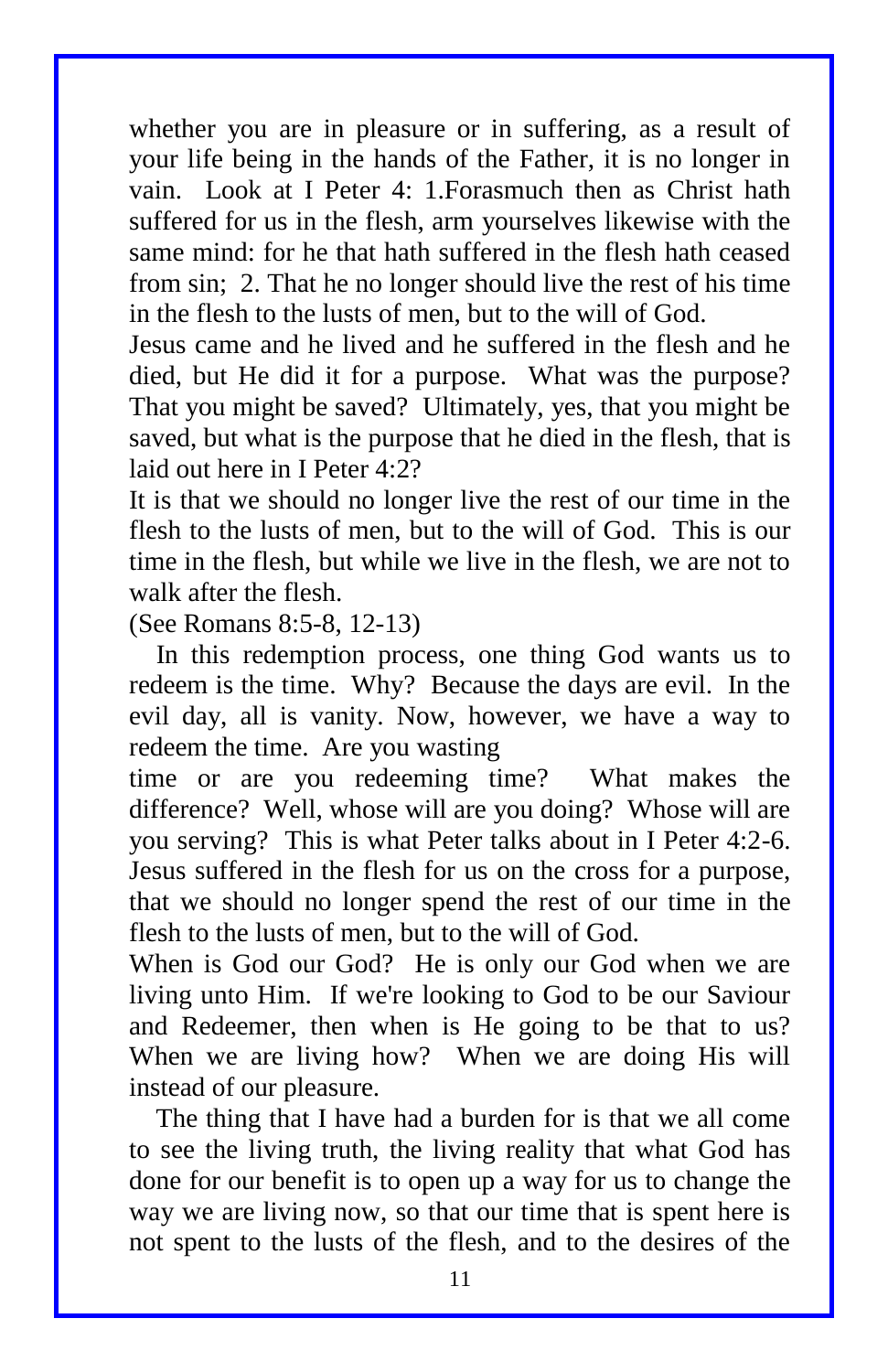mind, but that it is spent under the control of God so that we are not fashioning ourselves according to our own appetites, but that we might be fashioned by His hands.

For whatsoever the Lord doeth, it has an eternal value to it. (Ecc. 3:14) And this is what I want us to see clearly. Man says, "I'll meet with you Lord tomorrow, but right now I have my creature comforts to look after, I have my own will that I want to do, I've got my own thing I want to accomplish. " It grieves the heart of the Father and was expressed through Jesus when he said, "Jerusalem, Jerusalem, how oft would I have gathered you, but you would not."

 There is a time for gathering (Ecc. 3:5) and I think we are at that time. God is gathering those that are His and He wants to get that hold upon our life, He wants to get the reins in His hands, not by force, not by might, not by power, but by His Spirit. We recognize that the only way of profit is to be living unto God, and now is the only time we can redeem this present time.

Look at Romans 6:1 1: Likewise reckon ye also yourselves to be dead indeed unto sin, but alive unto God through Jesus Christ our Lord.

Most of the people in the world-'are absolutely dead unto God. They are not alive unto the will of God. Many in the Christian walk are still dead unto God. They have great hopes for what God is going to do for them one day. But, they are still spending their life in vain. Do you see this? How much of our lives is spent in vain? And can you see that every way that you would design yourself, even if you are successful in it, is vanity. Go ahead and get your own way, but what is it going to profit. We deceive ourselves if we think we are getting away with something by getting our own way. If you see the truth you'll know that it profits nothing. Go ahead and do your own thing. What is it going to profit. Go ahead and show yourself to be something or somebody. We have got to wake up out of the sleep/death we have.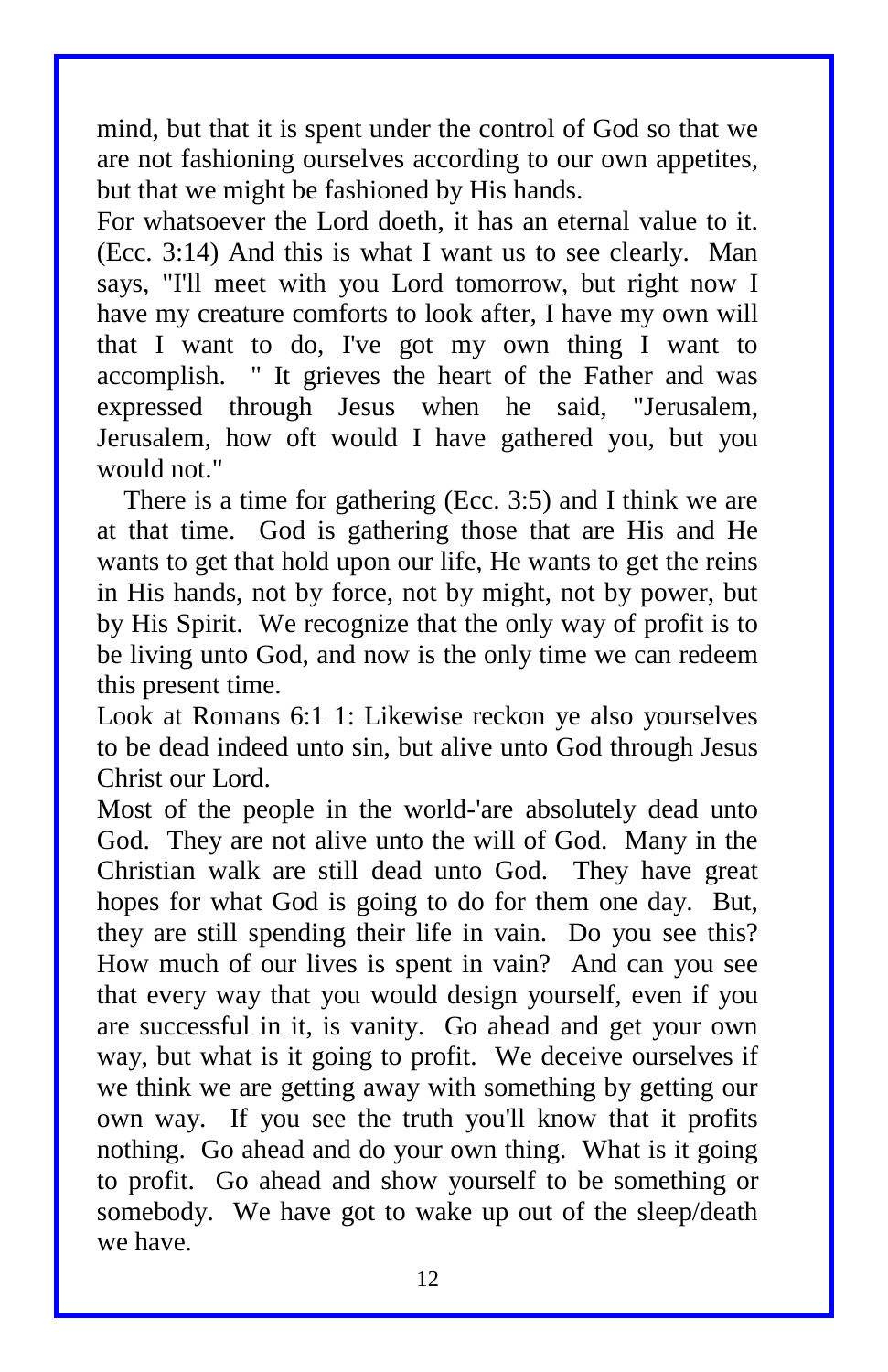been in and out of our dream world and establish ourselves in reality.

Let us look at 2 Cor. 5:14. For the love of Christ constraineth us; because we thus judge, that if one died for all, then were all dead: 15. And that he died for all, that they which live should not henceforth live unto themselves, but unto him which died for them, and rose again, 16. Wherefore henceforth know we no man after the flesh: yea, though we have known Christ after the flesh, yet now henceforth know we him no more. 17. Therefore if any man be in Christ, he is a new creature: old things are passed away: behold, all things are become new. 18. And all things are of God, who hath reconciled us to himself by Jesus Christ, and hath given to us the ministry of reconciliation: 19. To wit, that God was in Christ, reconciling the world unto himself, not imputing their trespasses unto them; and hath committed unto us the word of reconciliation. 20. Now then we are ambassadors for Christ, as though God did beseech you by us; we pray you in Christ's stead, be ye reconciled to God.

We want to recognize that we are all dead, that He died for us, and because of that we should live unto Him. Notice that the emphasis in the scriptures we have been looking at is the change in the way you

live. Before, you lived unto yourself, but now you live unto God. Before, when living unto yourself, all was vanity. Now, as you live unto God, you have as a reward eternal life. No longer is anything in vain. As you live in the natural, going your own way, though you accomplish much, it is all for naught. And as you live unto God, although you accomplish little, it is not in vain. This is the thing we must allow God to do-to recover us from our vain way of living as we begin to live unto God. And, although we may suffer the loss of all things, at least it won't be in vain. In the portion of scripture just quoted, we can see what this word reconciled means. It means to be recovered from the vain way of living, that you might henceforth no longer live your life pleasing yourself, but that you might begin to live your life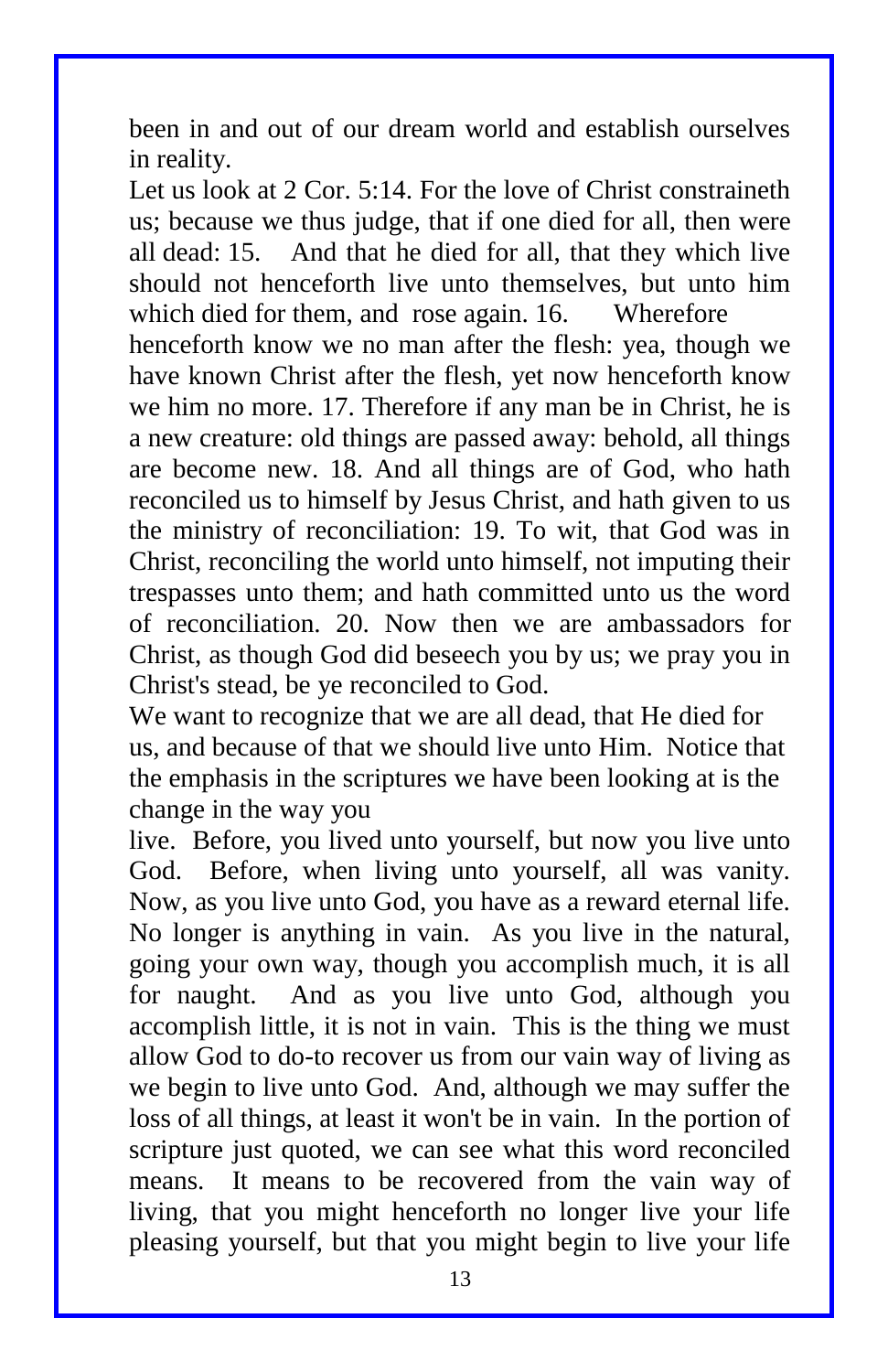pleasing God. For if you do the will of God you will have not lived in vain.

 In Galatians, chapter two, Paul is talking about those who try to show themselves to be righteous. In verse nineteen it says: 19. For I through the law am dead to the law, that I might live unto God.

So we see that the whole stress is to change our way of living so that we no longer live our life to the satisfying of ourselves and in pleasures, not that there is not pleasure in doing the will of God, but you cannot live in pleasure. It is not that you are going to suffer any worse consequences as a result of doing God's will than that of doing your own will, but you are going to stop being deceived into thinking that if you can have your way in the matter that that will be the best way. And this is, I believe, what Jesus went to the cross and died for, this is what He suffered for. It is not just, as we have thought in times past, that we might be saved, but it is that our way of living right now be changed, so that we are no longer serving self, no longer serving the creature, but we are now serving the Creator. And the reason He wants us to serve the Creator is not so that the Creator can be served, but so that the Creator can serve the creature. God knows that so long as the creature is working in his own behalf and trying to better himself, that he is actually failing. There is nothing possible that he can do for himself. He must be brought into that relationship with God where God himself is the one who serves him. (Ps. 127: 1)

 Do you know that in going your own way you are cheating yourself? The more I try to save my life, the more I am losing it. (Matt. 16:25) The more I try to enjoy my life, and build something and make something out of my life, the further away I am getting from reality, and truth. Though I accomplish all my objectives, what is it in the end? Vanity. God sent his Son to die on the cross for us so that we might be recovered from that vain way of life. There is only one profit, and it is not under the sun, it is under God. We have got to come out from under the sun and get under God and